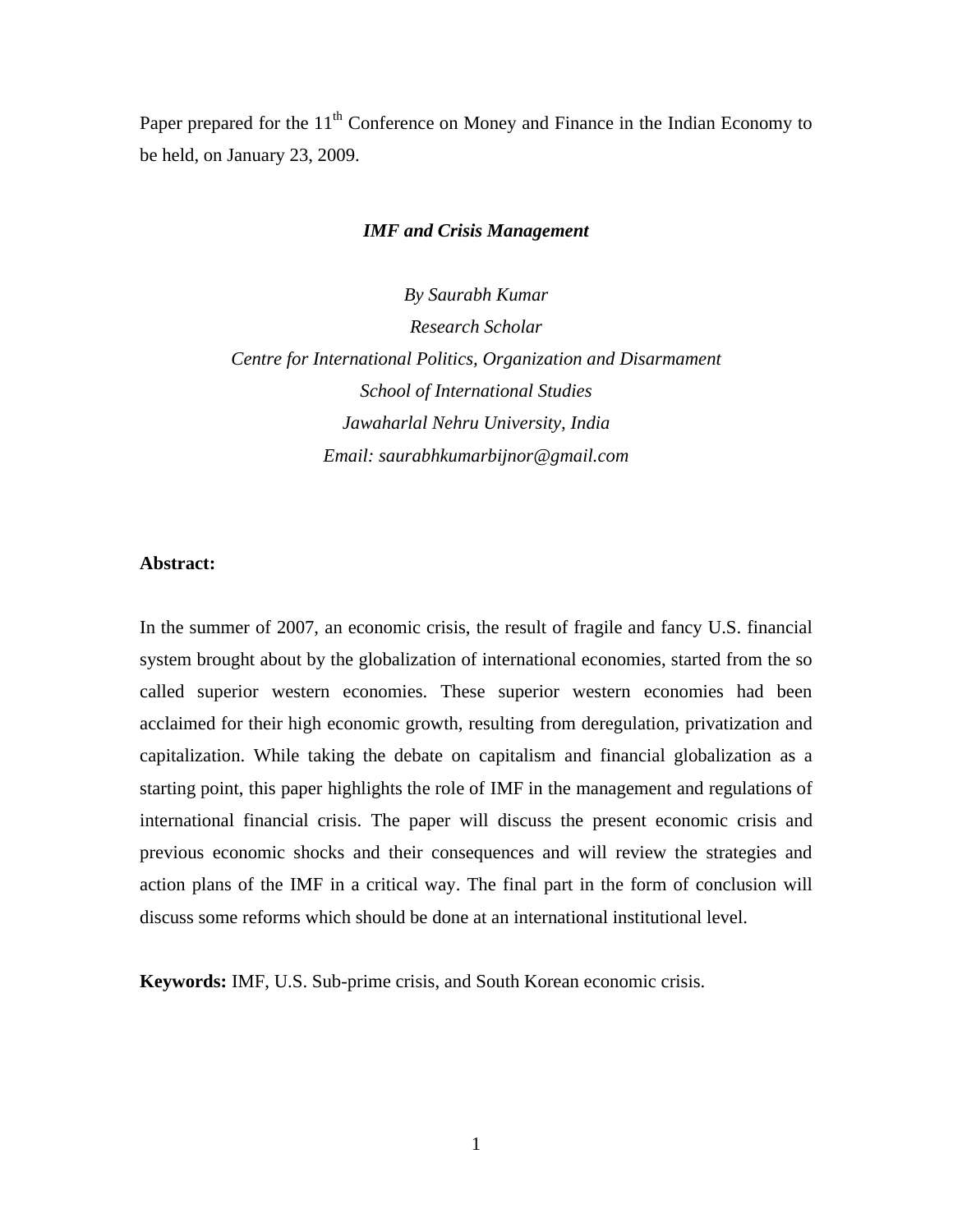## IMF and Crisis Management

#### **Introduction:**

International economy faced a severe economic crisis in 2007 which was not caused by the reversal of foreign portfolio investment or less factor productivity and inadequate investment in human capital but it was the result of vulnerability of the financial systems and incapability to repay debts at time. Whenever we review any crisis episode whether it is East Asia or Russia there is one important thing missing from the debate of international economic affairs which is a clear, coherent, and comprehensible explanation of the role of the International Monetary Fund (Fund/IMF) in the international financial crises. It is the argument of individual countries and a school of economists that the ongoing crises happened because International Monetary Fund has failed in surveillance. What were the origins of the United States of America's (U. S.) sub prime crisis? Why was the U. S. government unsuccessful in keeping output and employment from falling? And what was the rationale for the policy changes that the IMF has demanded from crisis-afflicted countries before providing them with emergency loan support?

The memories of the Asian crisis are still fresh in the minds of the governments. Asian governments can not forget the trouble they experienced from the United States and IMF just a decade ago. In 1997 at the time of East Asian economic crises the IMF imposed severe conditions on the suffering countries such as raising interest rates, closing banks, restricting expenses and opening markets. The western economic model was considered as a superior and better quality economic Model than other economies (Chance and Choonsik, 2008). But now the game has changed, what happened to the conditionalities and its justification.

Periodic crisis have been a permanent feature of the expansion process of capitalism. It experienced periodic crises such as in Latin America in the 1980s, in Mexico in 1994, in East Asia in 1997, in Russia in 1998, and now in the United States. Yes it is true that each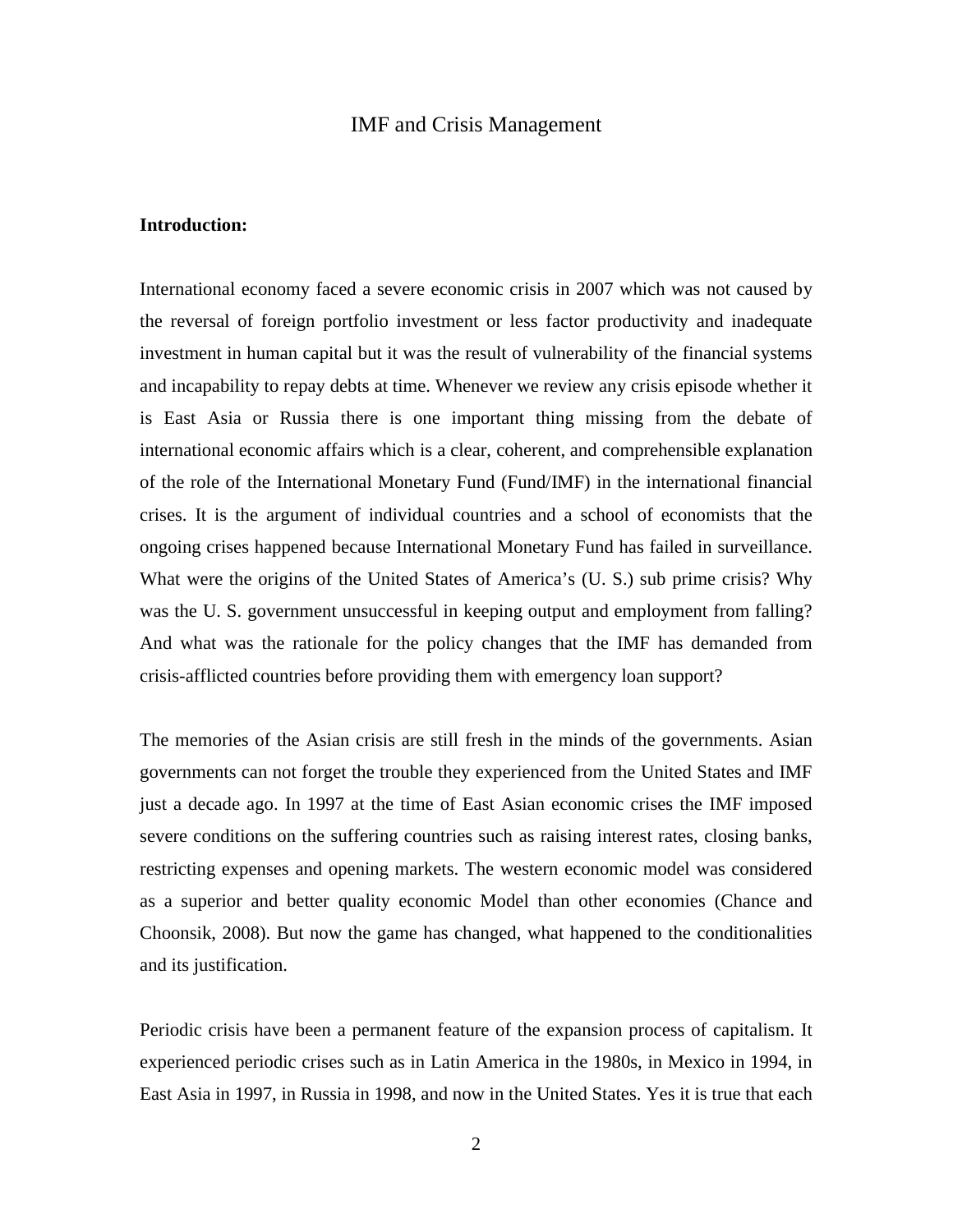crisis had a different cause but there were some common features such as careless speculation and general under appreciation of risk. The present crisis that started to show signs in the summer of 2007 was the result of the sub-prime mortgage revolution and the extremely loose monetary policy of the Federal Reserve Bank of U. S.

The IMF began life as a multilateral institution with the mandate of governing the international monetary system. But now does something looser than this – it exercises surveillance over and influence on macroeconomic policies worldwide. It pursues its objectives through a bundled mixture of rather different activities: research and economic analysis; policy advice and technical assistance; and lending subject to conditionality. It also needs to provide these activities in rather different ways to different kinds of countries (Vines and Gilbert, 2004). The IMF's implicit mission included taming and regulating global and national finance so that finance would serve the real sector objectives of growth of output, income and employment (Calvo, 2005).

While taking the debate on capitalism and financial globalization as a starting point, this paper highlights the role of IMF in the management and regulations of international financial crisis. The paper will discuss the present economic crisis and previous economic shocks and their consequences and will review the strategies and action plans of the IMF in a critical way. The final part in the form of conclusion will discuss some reforms which should be done at an international institutional level.

#### **South Korean Example:**

Stiglitz (2001) argues that liberalization and privatization throughout the developing economies which is a major part of IMF reforms and rescue packages, was a main factor not only behind the most recent set of crisis but also behind the instability that has characterized the global market. In case of South Korea, it was seen that the state can get involved in the economy. An attempt by the authorities just to stabilize, liberalize, and privatize so that all economic decisions will be taken by the market can fail for reasons not just confined to the sphere of economics. Badly unbalanced relative price structures,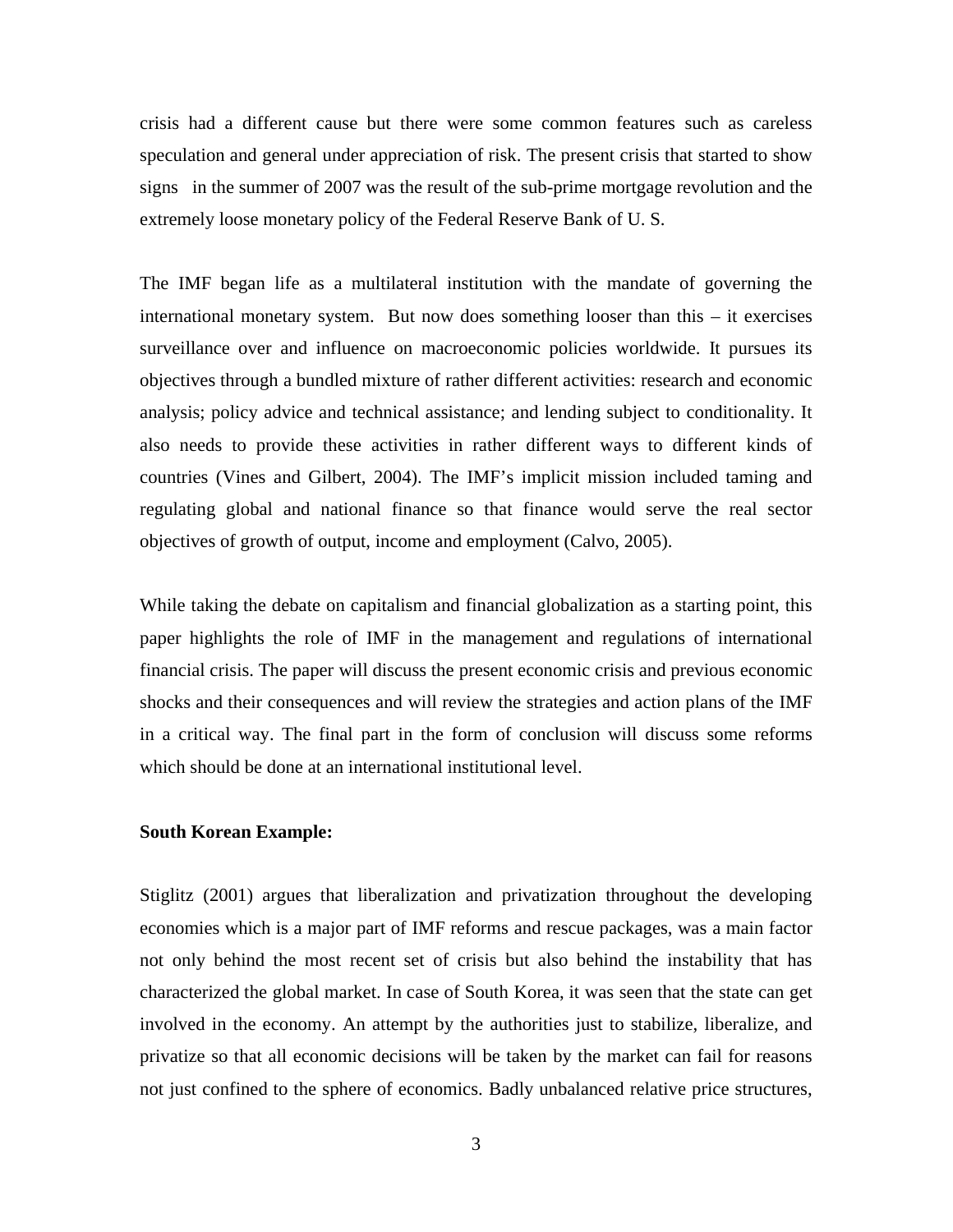especially in the wake of exchange rate-anchored attempts at stabilizing inflation coupled with external liberalization: high domestic interest rates, overvalued exchange rates, reductions in the purchasing power of the real wage combined with labor cost increases in the traded goods sector (Pieper and Taylor, 1998). The IMF was focusing only on macroeconomic indicators and restructuring of those indicators such as exchange rate stabilization. In South Korea the currencies did not continue to diminish with gathering force even after the IMF's interference, representing that their financial strategies were not concentrating on the real problems. There was a twofold set of work in the dealing of internal and external interests. Domestic firms were left to the mercy of the market but foreign investors, on the other hand, were given enhanced rights to ownership (Bullard et al, 1998).

#### **Present International Crisis and IMF:**

Monetary activities can be encouraged by variation in the flexibility and intensity of the domestic financial systems that may make easy borrowing for consumption on the part of the residents of some countries compared with those of other countries. For various circumstances the policies followed by major central banks such as the Federal Reserve Bank and the European Central Bank, interest rates are low, flexible financial systems that facilitate borrowing can motivate the purchase of particular assets, such as houses, and promote higher consumption. In a world with free movement of capital and a global financial market this motivation can be financed by the savings of the rest of the world. U. S. citizens can simply get credit to buy houses when interest rates fall. When interest rates fall, and the value of houses rises as a consequence, the owners of houses can borrow against their house values in order to increase their consumption. Supposed boost in individual prosperity depresses savings and push consumption. This has been happening on a big level in the United States in recent years. This expansion exposes the consumers and the international economic structure to the threat of a sharp crash in the rate of their property. As we know much of the borrowings were externally financed, such a crash could have a major negative consequence for the international financial system (Tanzi, 2006).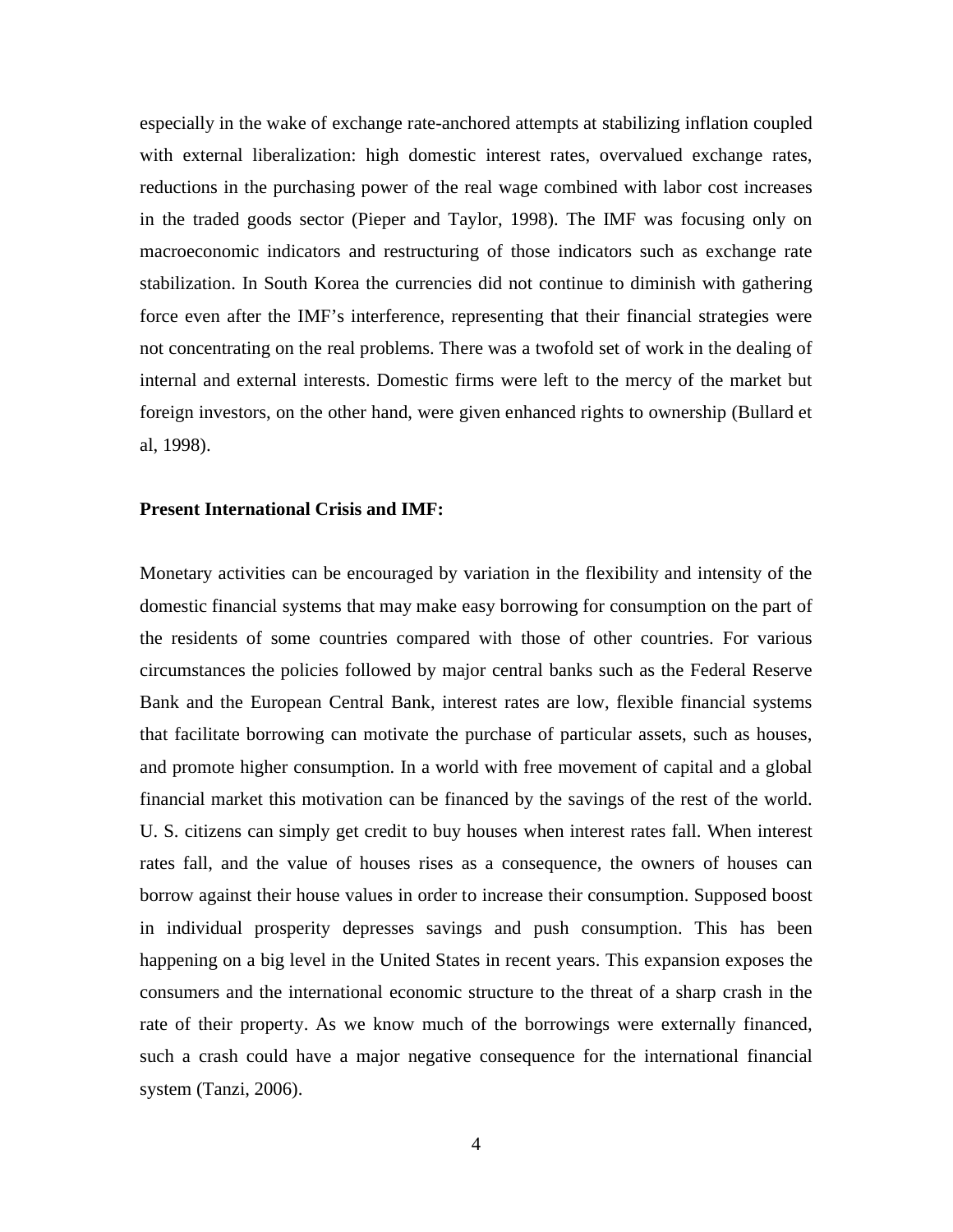Many analysts argued, the huge run-up in U.S. housing prices was not at all a bubble, but rather justified by financial innovation (including to sub-prime mortgages), as well as by the steady inflow of capital from Asia and petroleum exporters. The huge run-up in equity prices was similarly argued to be sustainable thanks to a surge in U.S. productivity growth, a fall in risk that accompanied the Great Moderation in macroeconomic volatility. As for the extraordinary string of out sized U.S. current account deficits, which at their peak accounted for more than two-thirds of all the world's current account surpluses, many analysts argued that these, too, could be justified by new elements of the global economy. Due to a mixture of a flexible financial system and the improvement of the technology explosion, the United States could be projected to benefit from higher productivity growth, while better American proficiency meant higher returns on physical and financial investment than foreigners could expect in the United States. But in reality in the summer of 2007, the United States experienced an outstanding reduction in wealth, and declining in credit market performance. The sub-prime crisis has it roots in falling U.S. housing prices, which have in turn led to higher default levels particularly among less credit-worthy borrowers. The impact of these defaults on the financial sector has been deeply overstated due to the merged collection of debt that was thought to increase risk proficiently. That transformation also made the vital mechanism extremely nontransparent and less liquid in the features of declining house value. In the United States, there has been no outstanding de jure liberalization; there certainly has been a de facto liberalization. Lightly regulated, economic units have come to play a much larger role in the financial system, undoubtedly enhancing stability against some kinds of shocks, but possibly increasing vulnerabilities against others (Reinhart and Rogoff, 2008).

The target for the Federal funds rate was lowered from 5.25 percent to 2 percent and the discount rate was lowered from 5.75 percent to 2.25 percent during the period of September 2007 and April 2008 (Tatom, 2008). The Federal and other central banks have conducted open market operations to ensure member banks have access to funds. These are effectively short-term loans to member banks collateralized by government securities.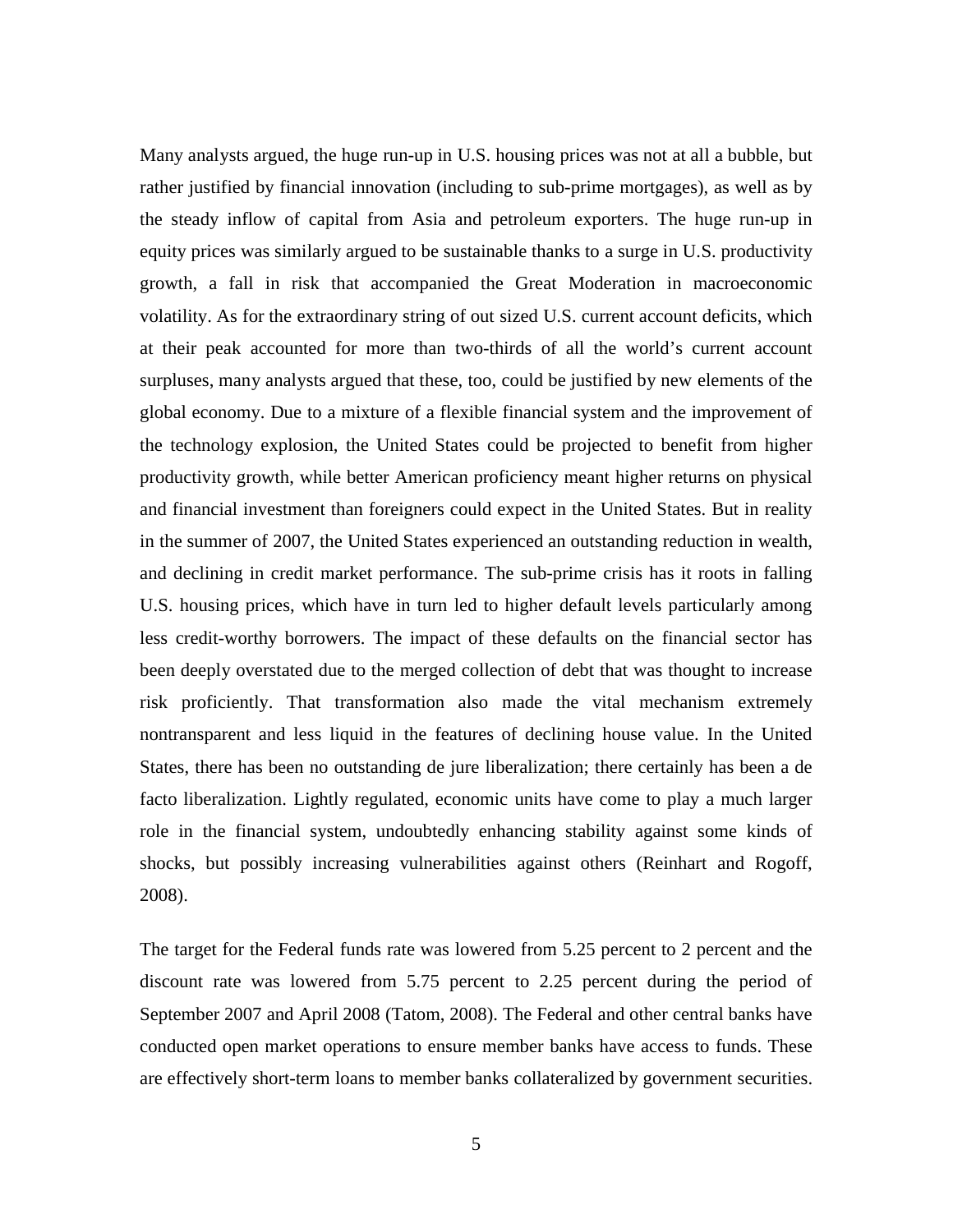Central banks have also lowered the interest rates charged to member banks for shortterm loans. On 19 September 2008, the U.S. authorities declared a rescue package to purchase large amounts of less liquid, risky mortgage backed securities from financial institutions, which was estimated to involve at minimum, \$700 billion of additional commitments with the take over of the Federal National Mortgage Association and the Federal Home Loan Mortgage Corporation with the introduction of the Housing and Economic Recovery Act (Financial Express, 2008). It authorizes the Federal Housing Administration to guarantee up to \$300 billion in new 30-year fixed rate mortgages for sub-prime borrowers if lenders write-down principal loan balances to 90 percent of current appraisal value. It was intended to restore confidence. An economic stimulus act which allowed a package of \$168 billion, mainly in the form of income tax rebates, to help stimulate economic growth. This has changed the existing law and rules, new law enforcement, regulations and ethic investigations have started. Apart from it there are a long line of financial institutions that have been affected by the financial crisis. These include commercial banks, investment banks, building societies and insurance companies that have either been: taken over or merged with another financial institution; nationalized by a government or central bank; or declared insolvent or liquidated (Wisconsin Economic Outlook, 2008).

The actual problem was that the banks had no capacity for lending, which is why lesser rates haven't facilitated. As Day (2008) stated that why, given that for investment banks to reduce their average leverage from 30 times to 20 times would require that \$6 trillion of assets be sold, the government's \$700 billion bailout won't change the picture either. The U. S. was trying to crack the dilemma by doing more of what originated the problem in the first place. By trying to keep asset prices up, U. S. was replicating the blunder of the 1930s. Pollin (2008) described it as a massive crisis of Friedmanite economics and neo-liberalism more generally - which all along was the ideology that pushed free markets and deregulation to privatize profits, but to come begging for government bailouts when the inevitable crises emerged. This is certainly not the first financial crisis under the neo-liberal regime. There have been regular severe crises since the 1987 Wall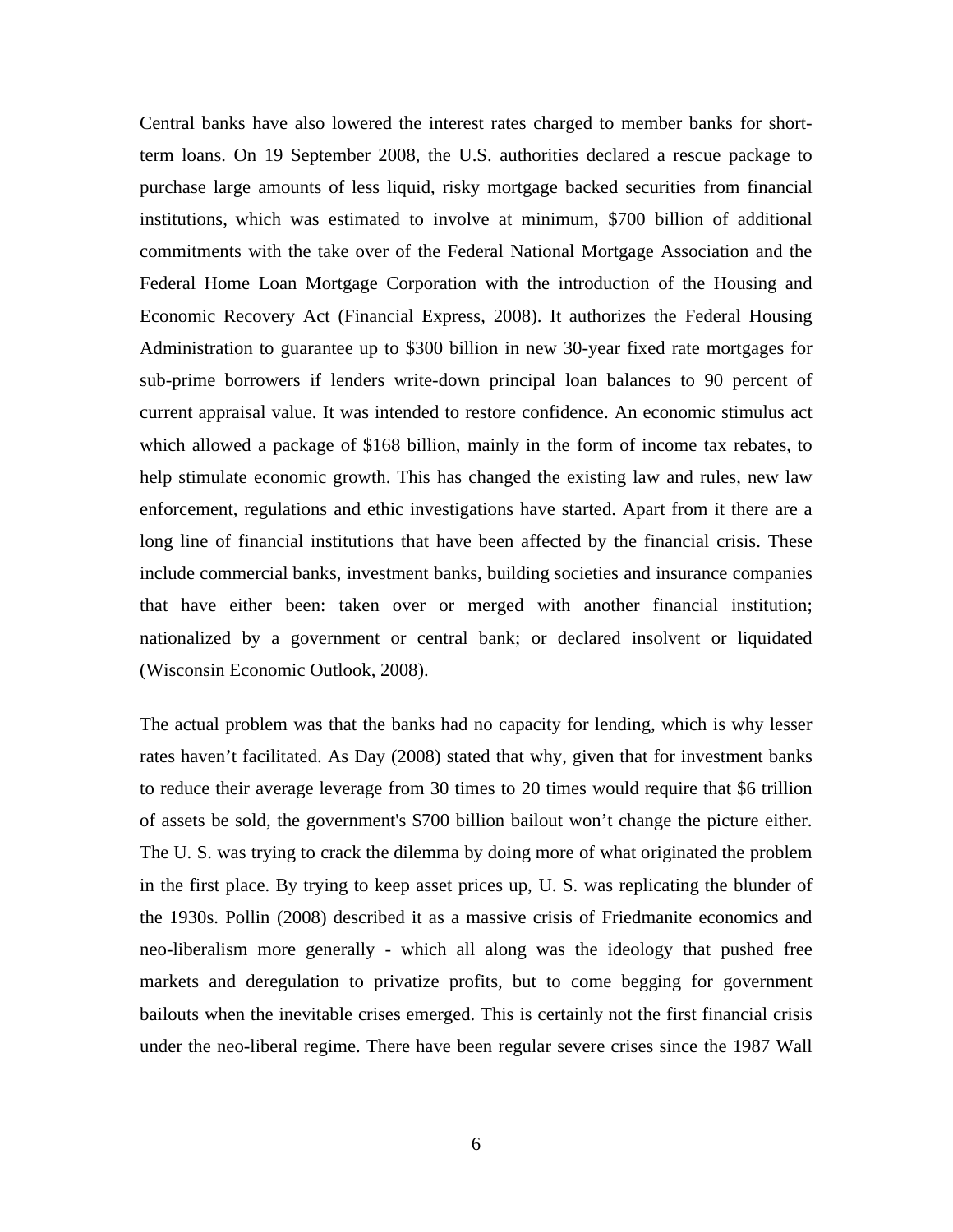Street crash. Whether or not this crisis will mean the end of the neo-liberal era will depend on political mobilization.

Emerging economies like India and China are not entirely untouched by the current economic shock. One major impact of U. S. sub-prime crisis on global market is unanticipated losses pertaining to securities. If such a situation will continue, it would further make credit conditions severe as well as loss incurred on securities would increase. The financial markets would spiral downward causing the monetary policies to become looser. With regard to equity markets, it is being anticipated that equity markets may go down and the cost of capital may rise as compared to the baseline. Due to the credit limitations, industrial investment in the U. S. would go down, unemployment would rise and there would be an extended phase of depression in the consumer prices. It was observed in the past few months' that financial markets in Latin America and Asia were following U.S. trends almost to the minute. There may be more contagion from the U.S. to the rest of the world. With a slower growing U.S. economy, and with lower capital flowing to developing countries, it can be expecting that economic growth in the Latin American and Asian region to be lower than initially expected during the next few months.

There are mainly two roots via which shocks are transmitted - trade flow and financial flow. The trade flow route usually impacts with a lag but the financial flow route is immediate. This is worrisome as it is a possibility that the crisis has got nothing to do with the economic fundamentals of the economy. It is observed that Indian financial markets have a very high correlation between changes in Indian stock markets and U. S. stock markets. The correlation has increased in recent crisis sharply. Even it was seen that the changes in U. S. stock markets last night were the basis of projection for Indian markets today. If U. S. market closed negative or positive, so was the case in India and vice-versa. This type of correlation does not imply causation for the real predictions, but this high degree of correlation is worrisome as stock markets should track fundamentals of firms in the markets. If the health is good, the index should reflect that. India is facing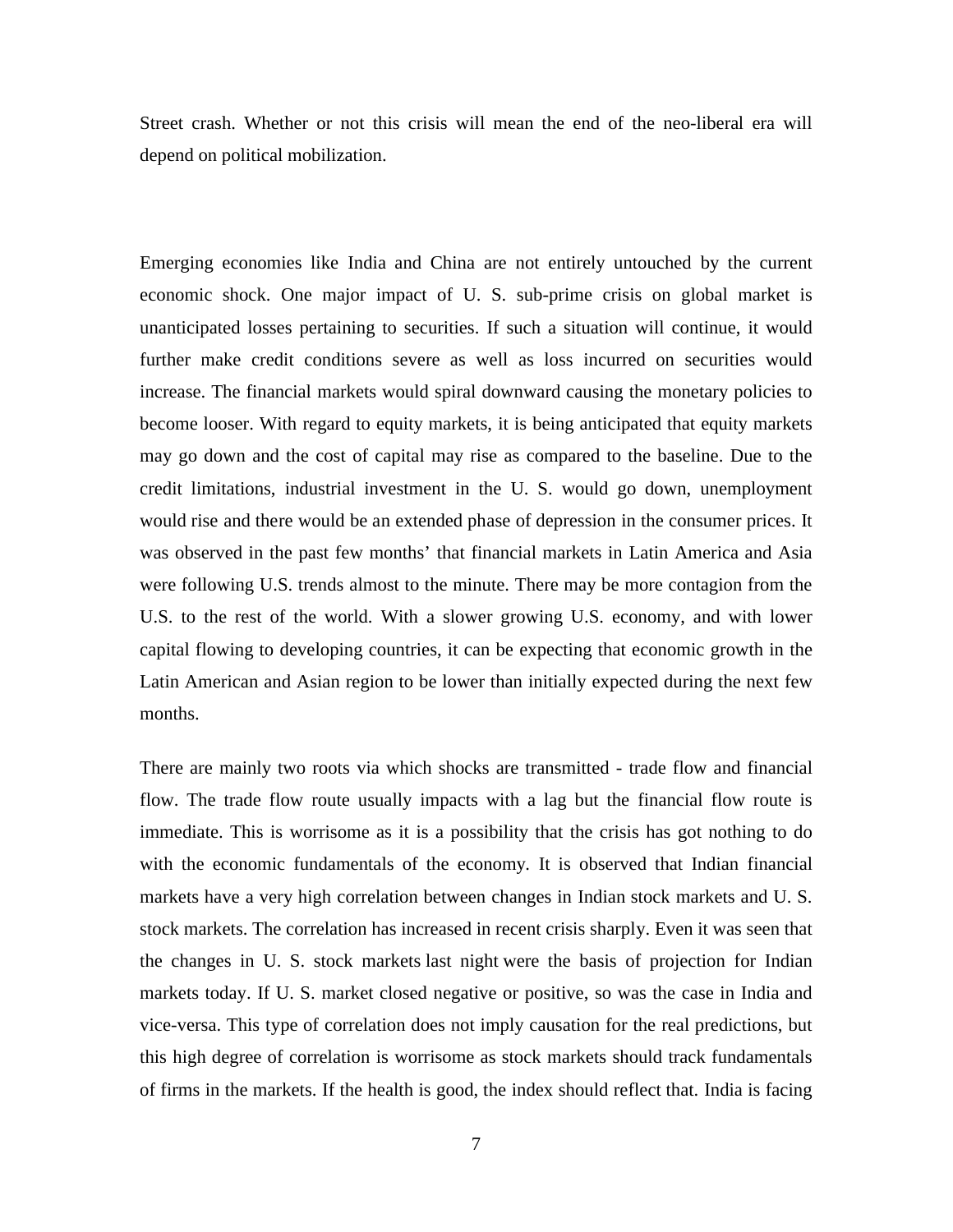this problem. In India inflation is still very high, both money supply and credit are still growing at a fare pace. So as Cardenas (2008) urges that though, the moment you add global conditions to the situation we get a different perspective.

It is not surprising that IMF was expecting rise in the U.S. economic system at the last of December 2006 and its monetary and capital market departments were giving green signal to the crisis as it has done in the previous crises. The first two lines of financial market update report of IMF were as follows: *The U.S. housing market slowdown has*  been more severe than some market participants had expected. However, markets still *expect this not to trigger broader economic weakness in the U.S. Economy* (IMF 2006).

The Fund now awakened and responding by announcing to disburse \$200 billion of loanable funds as well as it is now moving to launch of a new short-term liquidity lending facility (SLF) to address problems of fundamentally sound countries. The new SLF has the problem of eligibility, low income and heavily indebted countries can not be eligible for this facility. As the guidelines on the SLF are clearly stated that:

*"Countries with a good track record of sound policies, access to capital markets and sustainable debt burdens may qualify. Policies should have been assessed very positively by the IMF's most recent country assessment"* (IMF 2008).

Though the IMF was established in 1945 by the Bretton Woods Agreement to aid countries with short term balance of payments problems, its role in recent years has changed dramatically. The IMF is becoming a world central bank with power of surveillance over domestic policies, conditional loans to deficit countries, and control of world liquidity. As Philips (1983) has stated that through international monetary reforms which occurred in the 1970s the IMF has played a pivotal role in attempt to restore global accumulation. It emerged as a global capitalist planner in response to the international economic crisis. As global capitalist planner the IMF formulates policies at the global level, but by no means is it able to guarantee the success of its policies.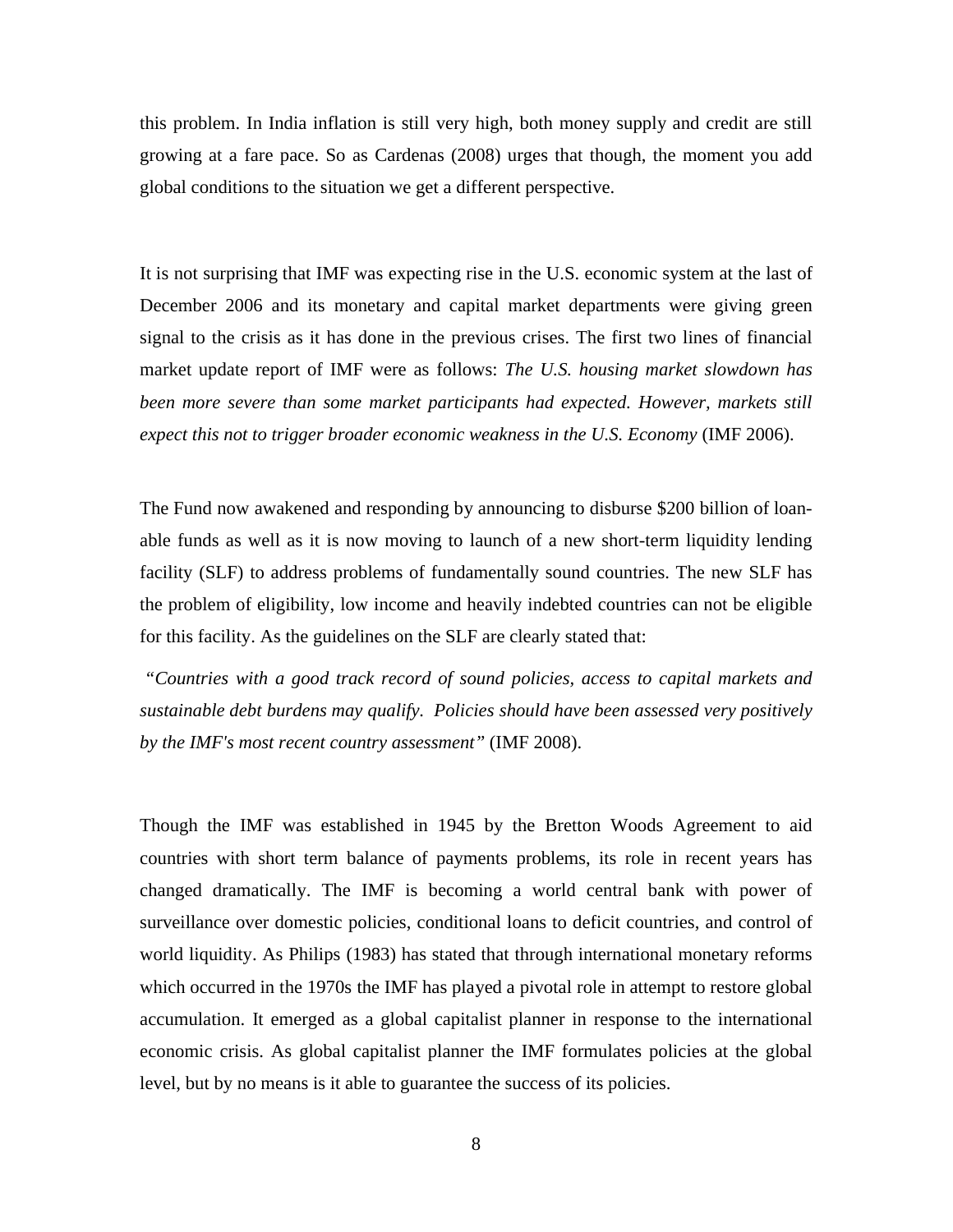Stiglitz (2001) pointed out that there was firm logic in John Maynard Keynes's post World War II notion of the IMF and its functions. According to Keynes the failure of market occurred when the actions of one country had spillover effects on others. Today, however, the dominant view inside the IMF is sometimes characterized as market fundamentalism, a strong belief that markets, by and large, work well, and governments, by and large, work properly. IMF is a governmental organization, and many of the planning concerning governmental inefficiency and incompetence hold with equal or stronger force at the international level than they do at the national level, from this view, the IMF's staff would expect an international governmental organization such as itself to be marked by failures. Developing a consistent hypothesis for an international organization such as the IMF thus requires identifying important instances in which market might not work and analyzing how particular policies might address these failures.

The difference between the IMF recommendations to East Asia in 1997 and what has happened in the current sub-prime tragedy is clear. East Asian countries were pressed to increase their interest rates, causing a response of failure to pay. But on the other hand in the current crisis, the U. S. Federal Reserve and the European Central Bank cut down the interest rates. The East Asian economies were instructed on the need for larger transparency and better directive. But lack of transparency and inferior regulations played a major role in the present economic crisis; risky mortgages were sliced and diced, spread around the world and hidden away as collateral, so no one could be sure who was holding what. Despite all the warnings about moral hazard, U. S. and European banks have been bailed out of their poor investments (Stiglitz, 2007).

Now IMF, under the pressure of U. S. is thinking about the regulation of sovereign wealth funds. These funds are investment vehicles established by countries with large foreign currency reserves, such as oil exporters. Actually the countries do not want to rely on the IMF at the time of economic crisis that is why a large number of countries are building up large precautionary reserves, and for this sovereign wealth funds are becoming a popular way to for these countries to earn higher returns than they would get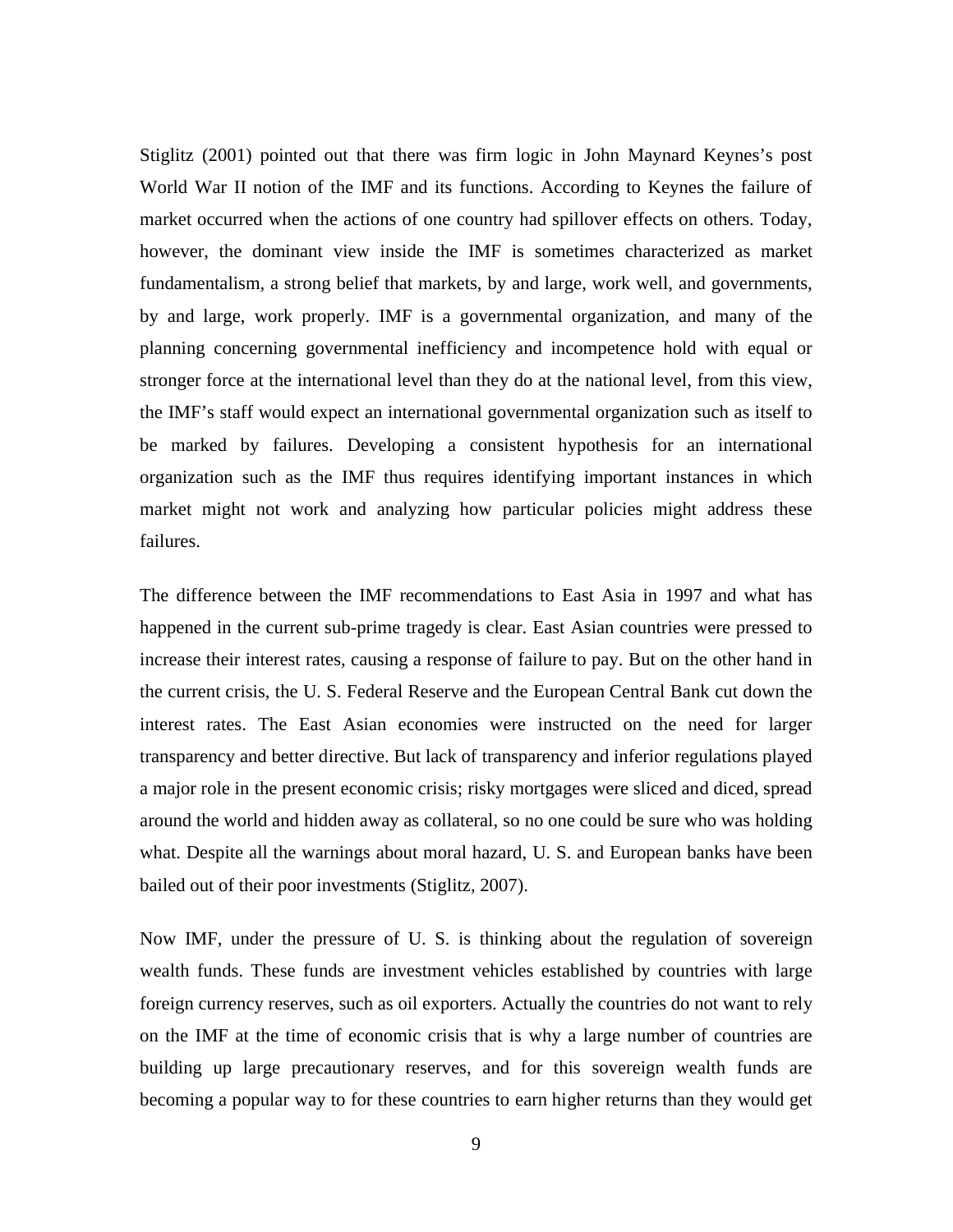from the standard method of holding reserves, buying U.S. Treasury bonds. The funds invest in domestic and international firms. The U.S. and European countries are worried that such funds could be acquiring strategically important assets in industrialized countries, such as ports or utility companies, and might act on geopolitical motives rather than economic ones. The previous economic crises, due to their context and ripple effects, have brought in to question a number of supposedly acquired principles regarding the underlying basis and the efficiency of financial liberalization. It is striking to observe the growing importance of the notions of confidence, liquidity, the imperfection of financial markets, and mimetic contagions in the current debates. The discussion about the governance of international economic organizations recall the debate raised by Keynes both in his *Treatise on Money,* about improvements to the gold standard system, and when preparing for the Bretton Woods Conference. It was the irrational behavior of traders, under the influence of the group behavior and subject to changes in opinion, which is held responsible. The market can be subject to irrational movements of excitement or on the different thought. Keynes warned about the imperfect nature of information (Cartapanis and Herland, 2002).

As far as the question of surveillance of economies is concerned the Fund had not done enough to forecast and prevent crises, that its role as a crisis manager had been in some ways counter-productive, and that it had met with only mixed success as a crisis manager. That is why there is a need of a full reassessment of the functions and objectives of the Fund in the global economy seemed relevant. In the past few years the current debate about the Fund has concentrated so heavily on its role in emerging and developing economies and the surveillance of countries so far has been neglected.

A school of thought believe that the IMF should change into a new and complete international financial lender providing the kind of confidence to international financial markets that national central banks provide for domestic financial markets. While another school of thought disagree that this similarity is not there since the IMF cannot create money and currency in the same way as central banks can. Without the necessary resources, the Fund's commitment to such a role would not carry credibility, and it may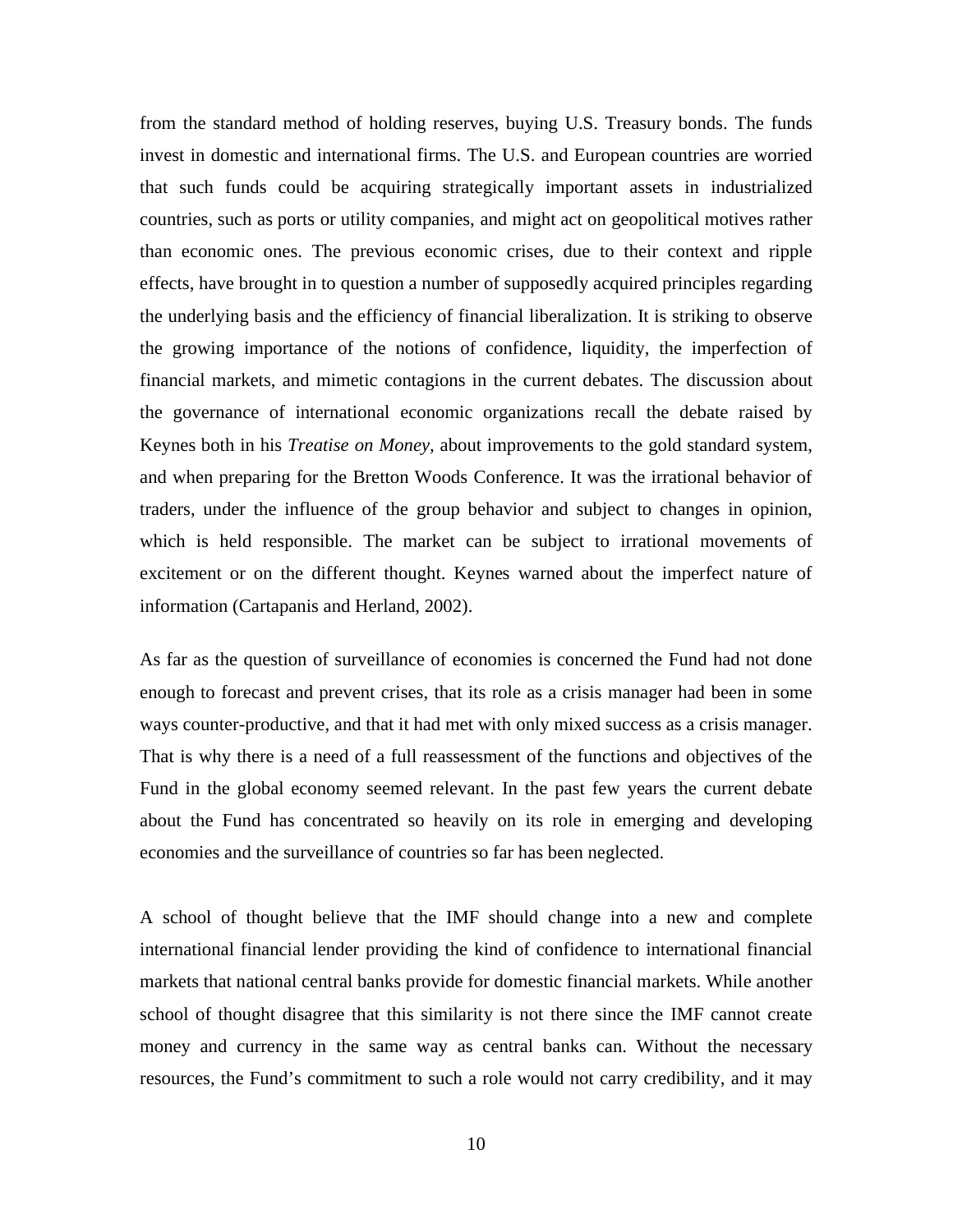be unrealistic to assume that the Fund will be given them even if we knew what resources would be necessary. To the extent that the world economy requires some type of lender of last resort facility to provide countries with short-term emergency lending on a sufficient scale to calm markets in the event of a crisis, the question then becomes whether there are other institutions that already exist, or may still need to be created, that could undertake the task better than the Fund. Since the contagion effects of crises have tended to be regional, there may be a role for regional financial institutions to play. The Fund should instead focus on coordinating other creditors, attempting to exert an influence on others to lend with lending itself. Since its creation the Fund had become more overtly political. Advisory and lending decisions were forced through by developed countries, in particular the U. S. and Western Europe, with the clear objective of preventing specific debtor from defaulting and thereby damaging the interests of the large commercial banks that still had significant loans outstanding to them. This needs institutional reforms such as quota and voting power increase of developing countries (Bird, 2001).

#### **Concluding Remarks:**

Before the starting of present economic crisis, many people all over the world advocated financial liberalization and globalization as a way of improving the productivity, efficiency and standard of living. U.S. experience of deregulation and liberalization suggests that an efficient market based financial system is not something that can be created by simply removing state intervention from the market. It has clearly demonstrated that there is a limit to how far liberalization can be carried out in an economy system where the market is fragile, supervisory power is less, superior commercial governance is absent. Liberalization and deregulation in such a situation could instead enlarge uncontrolled investments by the firms, worsen its financial structure, and intensify the vulnerability of the entire economic system.

After reviewing the IMF and its role in the international financial crisis it can be seen that IMF has emerged as a global cop but this does not mean that the IMF has absolute control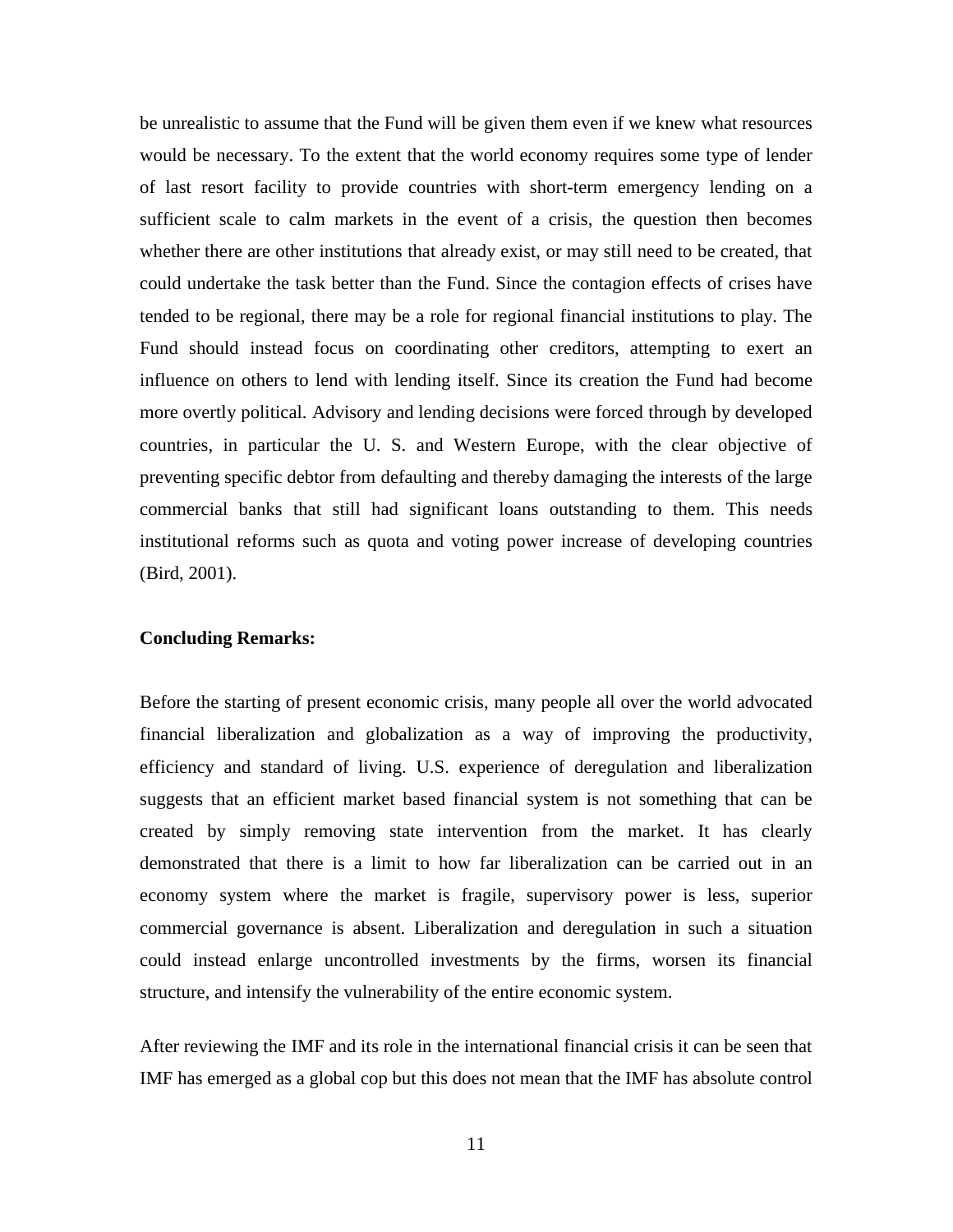over the world economy as well as it is not a universal central bank. But IMF attempts to guide the economic system and its guidance worsened the international economic scenario. IMF needs a paradigmatic shift not only in its policies but also in its organizational structure. By paradigmatic shift what is meant is that the Fund might start from the needs and objectives of the international monetary system, the IMF can use a framework to evaluate actual policies of countries. A reasonable but not the only place to start this evaluation might be exchange rate. Reform of the IMF is desirable to enhance monetary stability, recover the course of information, support economic development, sustain institutional improvement, lessen moral hazard and reduce poverty. The quality of the Fund's policy advice is inherently limited by existing knowledge and the judgments that can be drawn from cumulative experiences of developed countries. The knowledge and experiences of a top executive and staff from low income countries have always only at the papers. Accordingly, fairly extensive interaction between the Fund's executive leadership and the research communities in academia and other policymaking institutions of low income countries- through conferences, seminars, visiting scholar programs, collaborative research projects, and the other mechanisms- can be very constructive in keeping the Fund's thinking and advice closely aligned with the best analysis available, and in pointing those communities to areas in which additional research could lead to significant improvements in Fund's policies and actions.

Truman (2006) proceed some proposals such as that the Fund should begin issuing its own semi annual report on exchange rate policies, including the identification of cases of potential currency manipulation practices; the Fund should make more frequent use of its powers to conduct special or ad-hoc consultation on member's, exchange rate and currency policies; the Fund should review promptly its guidelines for surveillance over member's exchange rate policies to see whether clarifications and improvements can be made. Another potential role for the IMF in improving the International Monetary System is Fund must actively encourage the adoption of growth linked bonds by a mass of its emerging market members.

12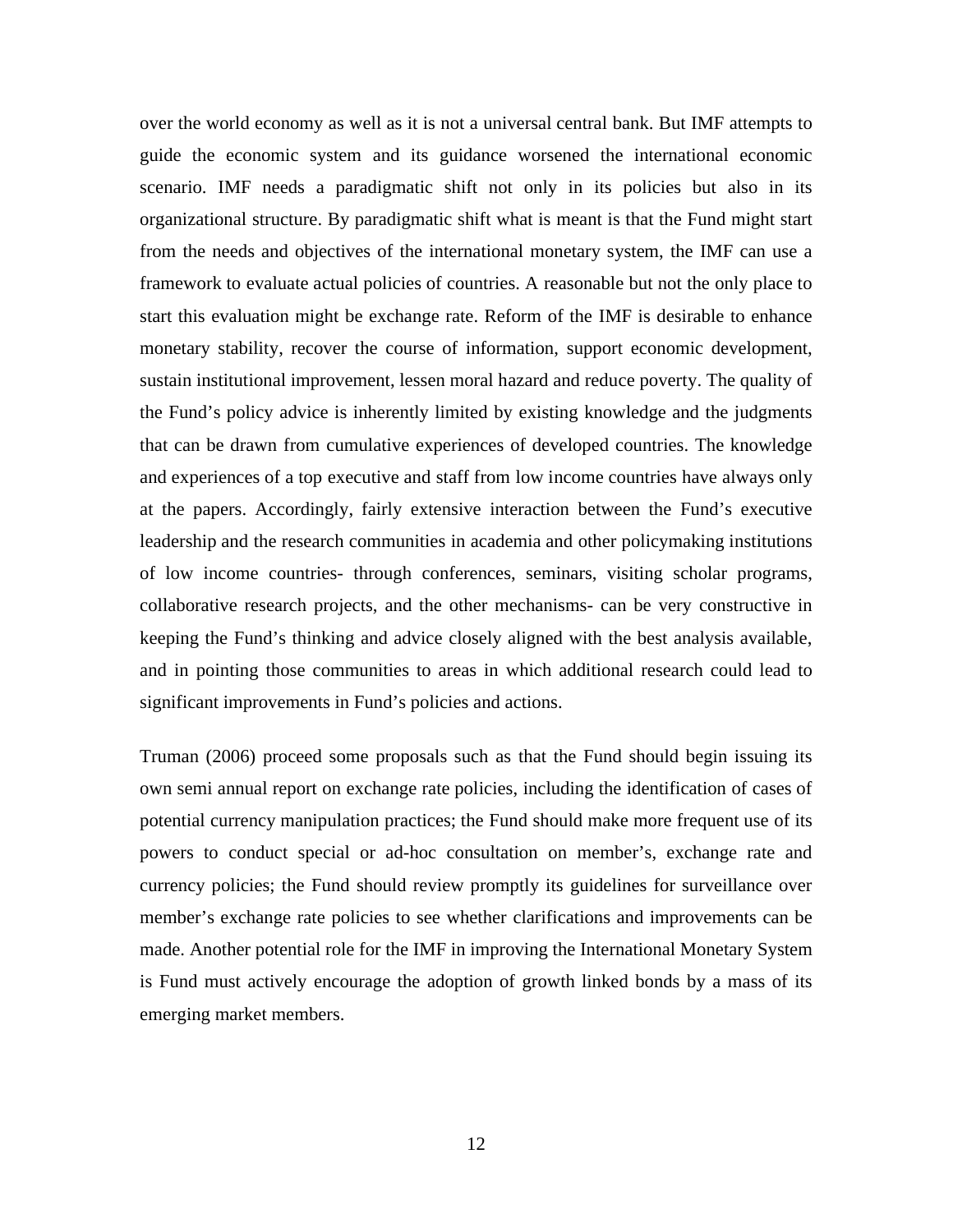**Notes:**

**\*** The Author would like to thank Dr. Moushumi Basu, Associate Professor at the Jawaharlal Nehru University, New Delhi for their valuable comments and suggestions. The Author is alone responsible for all remaining errors.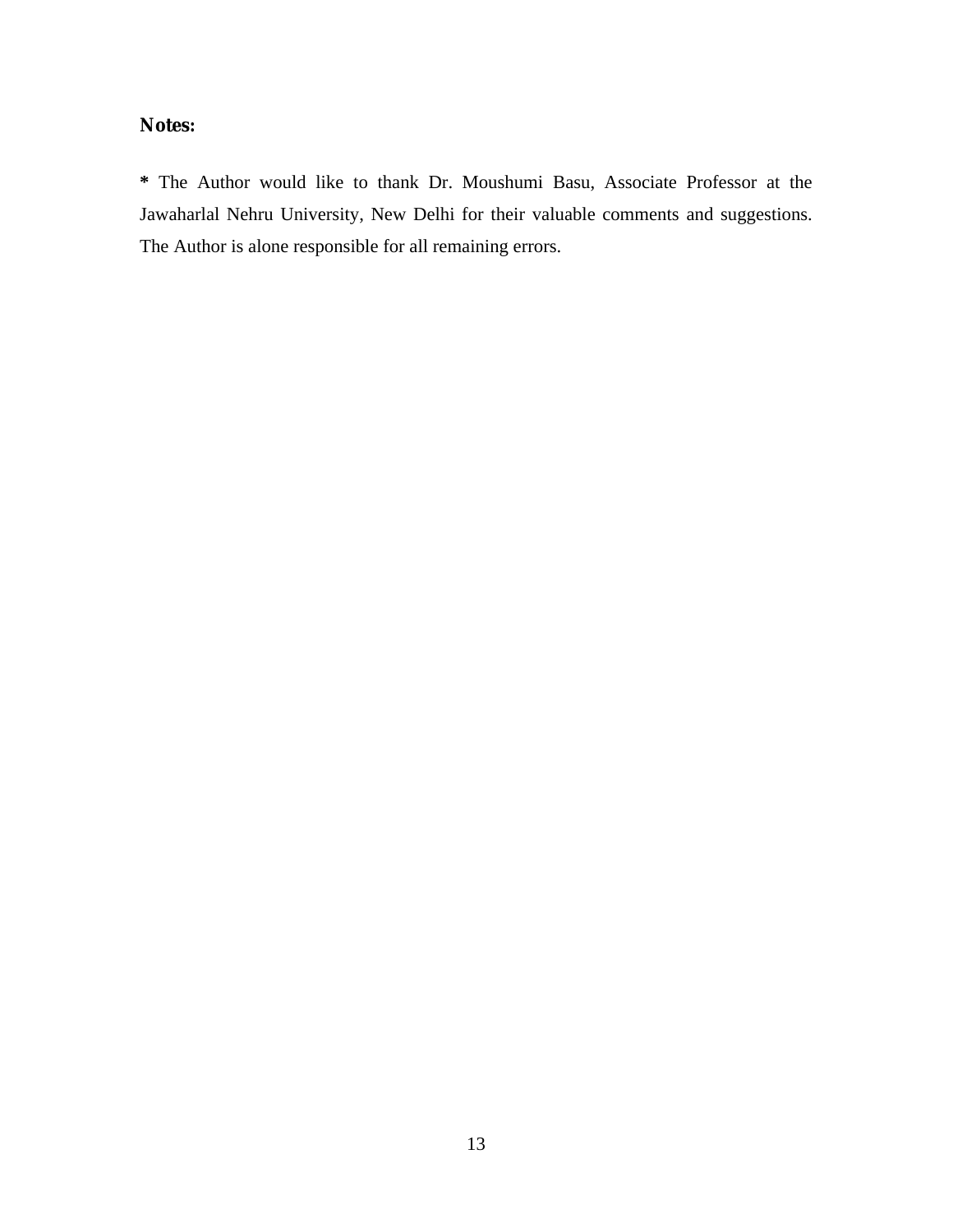#### **References:**

Bird, Graham (2001), "A Suitable case for Treatment? Understanding the ongoing debate about the IMF", *Third World Quarterly*, Vol.22, No.5, October 2001, pp: 823-848.

Bullard, Nicola, Walden Bello and Kamal Mallhotra (1998), "Taming the Tigers: The IMF and the Asian Crisis", *Third World Quarterly*, Vol. 19, No. 3. (September 1998), pp. 505-555.

Calvo, Guillermo A. (2005), *Emerging Capital Market in Turmoil: Bad Luck or Bad Policy*, Cambridge: The MIT Press.

Cardenas, Mauricio (2008), "Impact of Sub-prime Crisis on Other Countries", [Online Web] Accessed on 1 November 2008, URL: http://mostlyeconomics.wordpress.com/2008/09/26/impact-of-subprime-crisis-on-othereconomies.

Cartapanis, Andre and Michel Herland (2002), "The Reconstruction of the International Financial Architecture: Keynes' Revenge?", *Review of International Political Economy*, Vol. 9, No.2, May 2002, pp. 257-283.

Chance, David and Yoo Choonsik (2008), "Asia Ponders the Demise of Wall Street's Superior Model", *Reuters*, 24 September 2008.

Day, Adrian (2008), "The Current Crisis: Causes and Consequences", [Online Web] Accessed on November 2, 2008, URL: http://news.goldseek.com/GoldSeek/1224276145.php.

Financial Times (2008), *Living with Volatility*, 26 September 2008.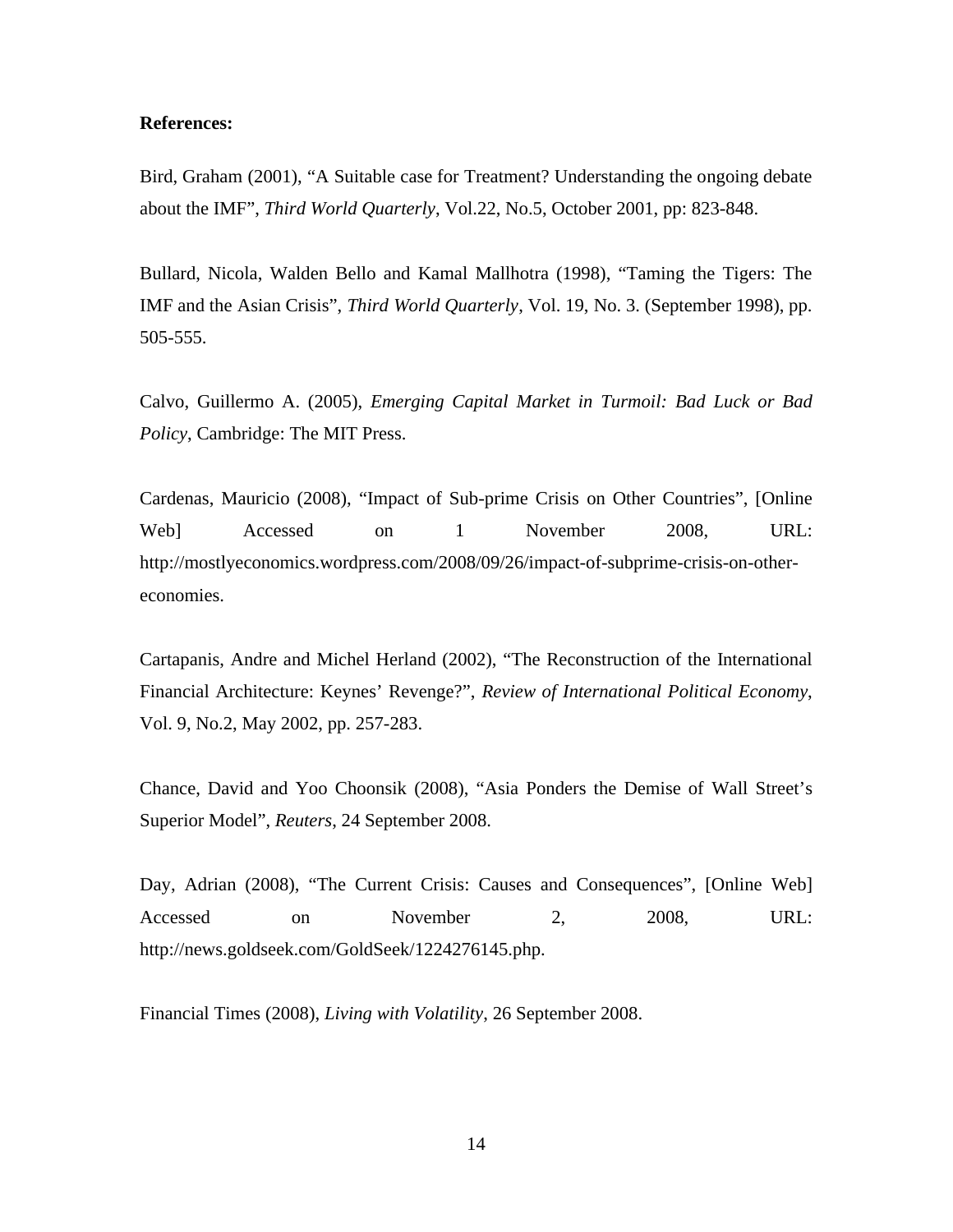Gilbert, Christopher L. and Vines, David (2004), *The IMF and its Critics: Reform of Global Financial Architecture*, Cambridge: Cambridge University Press.

IMF (2006), "Financial Market Update December 2006", [Online Web] Accessed on 5 November 2008, URL: http://www.imf.org/External/Pubs/FT/fmu/eng/2006/1206.pdf.

IMF (2008), "IMF to Launch New Facility for Emerging Markets Hit by Crisis", *IMF Survey Magazine*, October 29, 2008.

Philips, Ron (1983), The Role of the International Monetary Fund in the Post- Bretton Woods Era, *Review of Radical Political Economies, 15; pp. 59-81.*

Pieper, Ute and Lance Taylor (1998), The Revival of the Liberal Creed: The IMF, the World Bank, and Inequality in a Globalized Economy, *CEPA Working Paper Series* I, Working Paper No. 4, October 1996 (Revised January 1998), New York.

Pollin, Robert (2008), "The End of Friedmanite Economics", [Online Web] Accessed on November 1, 2008, URL: http://www.marketoracle.co.uk/Article6891.html.

Reinhart, Carmen M. and Kenneth S. Rogoff (2008), Is the 2007 U.S. Sub-Prime Financial Crisis So Different? An International Historical Comparison, *NBER*, 5 February 2008.

Stiglitz, Joseph E. (2001), Failure of the Fund: Rethinking the IMF response, *Harvard International Review;* Summer 2001; 23, 2, pp. 14-18.

Stiglitz, Joseph E. (2007), Sub-prime Crisis Highlights Hypocrisy of the IMF and the U.S., *Taipei Times*, November 21, 2007.

Tanzi, Vito (2006), Global Imbalances and Fund Surveillance, *Comparative Economic Studies*, 2006, 48, pp 391-407.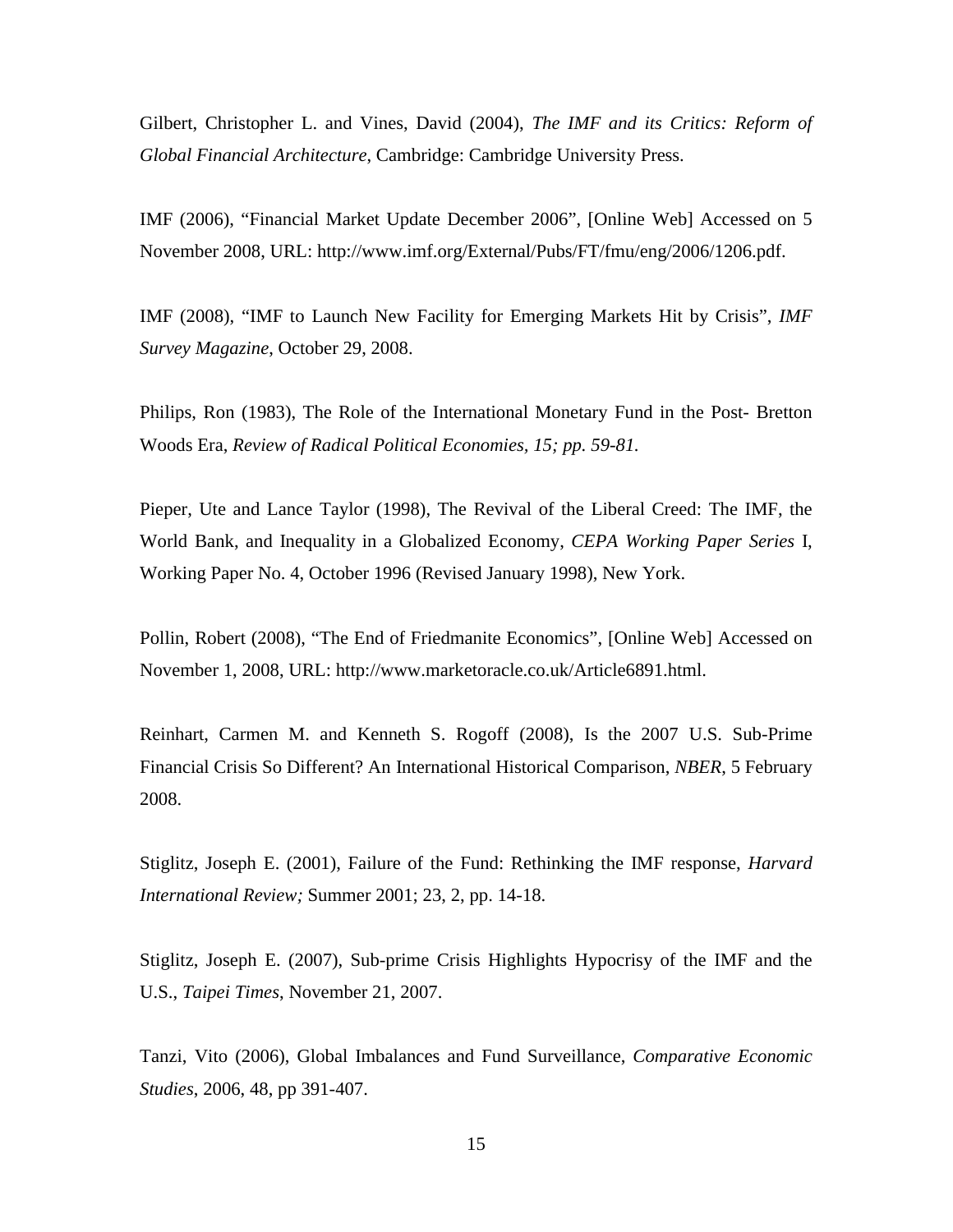Tatom, John (2008), The U.S. Foreclosure Crisis: A Two-Pronged Assault on the U.S. Economy, July 2008, *Networks Financial Institute Working Paper* No. 2008-WP-10.

Truman, Edwin M. (ed.) (2006), *Reforming the IMF for the 21st Century*, Washington, D.C.: Institute for International Economics.

Wisconsin Economic Outlook (2008), *Wisconsin Economic Outlook Report February 2008*, Division of Research and Policy: Wisconsin Department of Revenue: U.S.

---------

16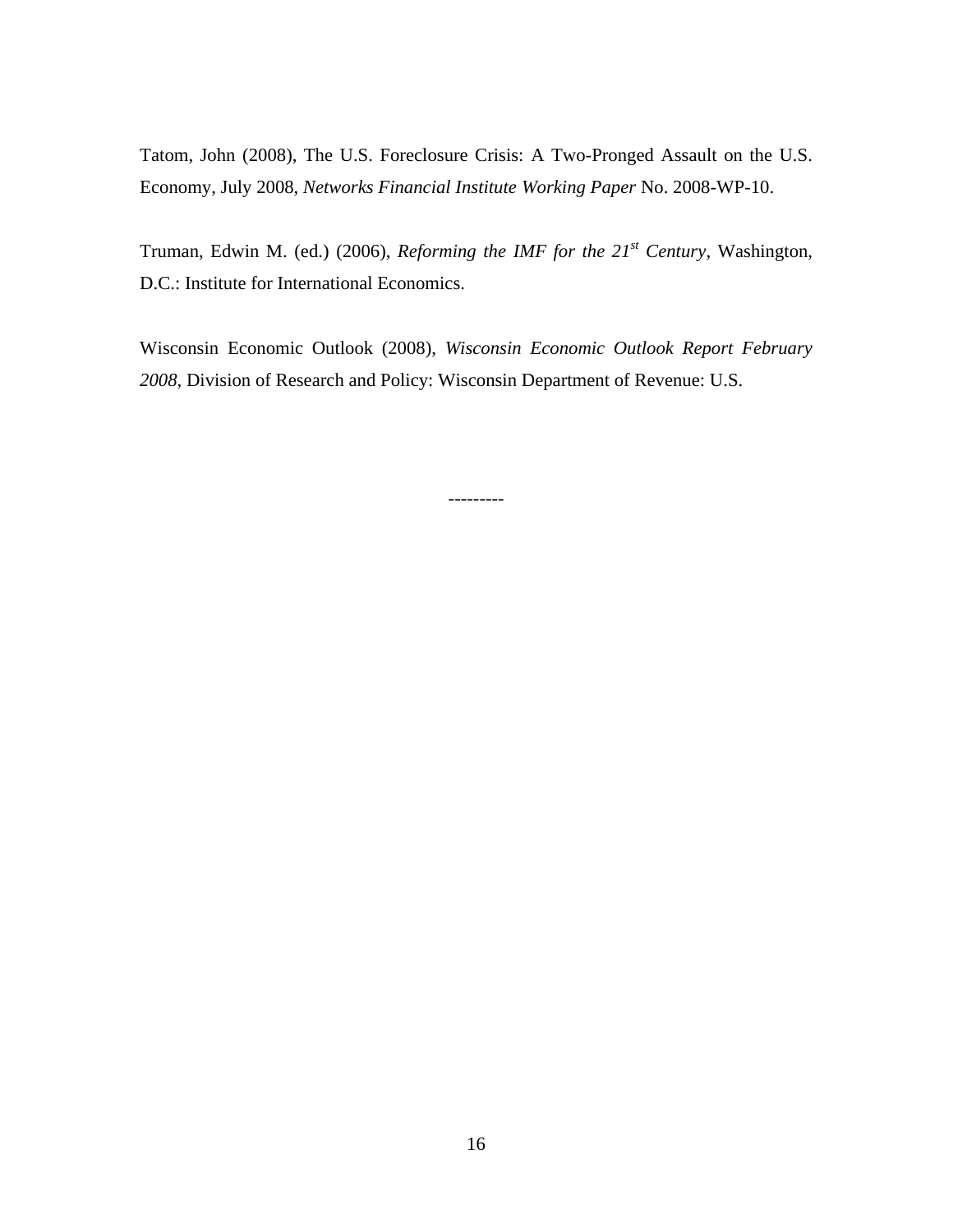## *Author*

**\_\_\_\_\_\_\_\_\_\_\_\_\_\_\_\_\_\_\_\_\_\_\_\_\_\_\_\_\_\_\_\_\_\_\_\_\_\_\_\_\_\_\_\_\_\_\_\_\_\_\_\_\_\_\_\_\_\_\_\_\_\_\_\_\_\_\_\_\_\_\_\_**

# Saurabh Kumar

# Educational Background:

- Present Status: Ph.D. Student **Field:** International Organization Studies **Centre:** Centre for International Politics, Organization and Disarmament **School:** School of International Studies **University:** Jawaharlal Nehru University, New Delhi (India).
- Pre Doctoral Level: **Degree:** Master of Philosophy **Field:** International Organization Studies **Title of M. Phil. Dissertation:** Financing Development: A Critical Examination of the IMF in Sub-Saharan Africa **Centre:** Centre for International Politics, Organization and Disarmament **School:** School of International Studies **University:** Jawaharlal Nehru University, New Delhi (India).
- Post Graduation Level: **Degree:** Master of Arts (Economics) **University:** M. J. P. Rohilkhand University, Bareilly (India)
- Graduation Level: **Degree:** Bachelor of Commerce **University:** M. J. P. Rohilkhand University, Bareilly (India)